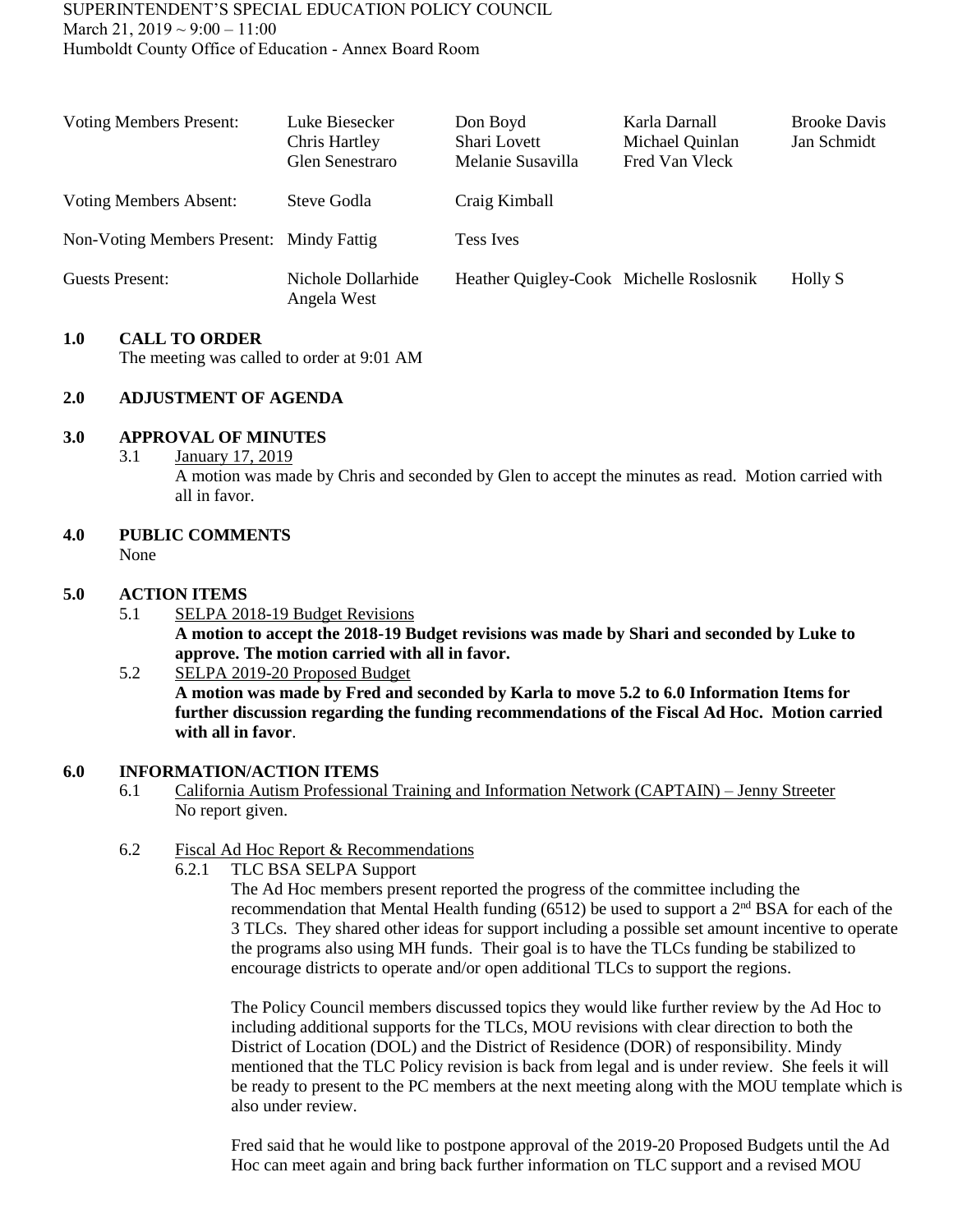template. The PC members also asked that the transcription/notes of each Ad Hoc be shared with all members and directors following the meetings.

Additional discussion included the option of the districts running their own TLC. Glen asked that a side by side report be given to the PC committee. Chris asked that Mindy research other SELPAs on how they run TLCs, including whether or not SELPAs operate regional programs. Mindy explained that SELPA are not allowed to operate classes or programs but they are able to provide support through mental health funding. Heather reminded the members that there is a current PC approved TLC policy in effect which they will follow until revisions are made and approved.

Melanie added that she feels approving the 2<sup>nd</sup> BSA Support from 6512 would be helpful to keeping the Fortuna TLC open.

**A motion was made by Fred to support one additional BSA for each of the TLCs from Mental Health (6512) funding. Shari seconded and the motion carried with all in favor.**

# 6.2.2 Preschool Funding Set Aside **A motion was made by Glen and seconded by Shari to continue with the Preschool Funding Set Aside for 2019/20 and 2020/21. The motion carried with all in favor.**

Michael mentioned that the budget for 2019-20 might now be moved forward but Glen said that he'd like to hold off. Mindy explained the need to move forward with a few time sensitive items on the budget proposals, including the .4 reduction of the Orientation Mobility Specialist position and maternity leave for a Behavioral Health Clinician. After several questions from the committee, SELPA was asked to send a survey to the superintendents on specific areas in question so that areas of concern may be addressed.

### **A motion was made by Karla to approve the .4 reduction of the O&M specialist and maternity leave. The balance of the budget will be tabled until the next meeting. The motion carried with all in favor.**

6.3 SELPA Review Updates – Mindy Fattig

Mindy reported that the entire SELPA is in the midst of PIRs with 14 LEAs. Mindy explained that she is required to meet all the LEAs and Charter School (3) to review and address their performance. She must then approve and monitor all the PIRs which will be taking up a great deal of her time. In addition, Prong 2 updates are in progress.

6.4 Legislative Advocacy Updates – Mindy Fattig

Chris hosted an HCOE Legislative Sharing Day which was a great success and he thanked Mindy, Shari, Don and Michael for attending the Sacramento Legislative Sharing Day and is happy to report that he sees recognition and progress with regards to the rural SELPA and district attention. Mindy will be sending out info on AB428 for equalization rates for preschool funding and reported that the state Coalition for Adequate Special Education Funding committee is asking for support letters. Mindy provided a template.

### 6.5 Director's Report – Mindy Fattig

- $\checkmark$  Mindy reported that Sarah Stolpe was hired as the new SELPA Data Management Technician and will begin April 8<sup>th</sup>.
- $\checkmark$  Mindy is in the midst of managing 6 current settlement agreements.
- $\checkmark$  Mindy will be out of the office April 22-26. Heather Quigley-Cook will be available for assistance in her absence.
- $\checkmark$  The Fagen Friedman Fulfrost Legal Symposium is open for registration.

None